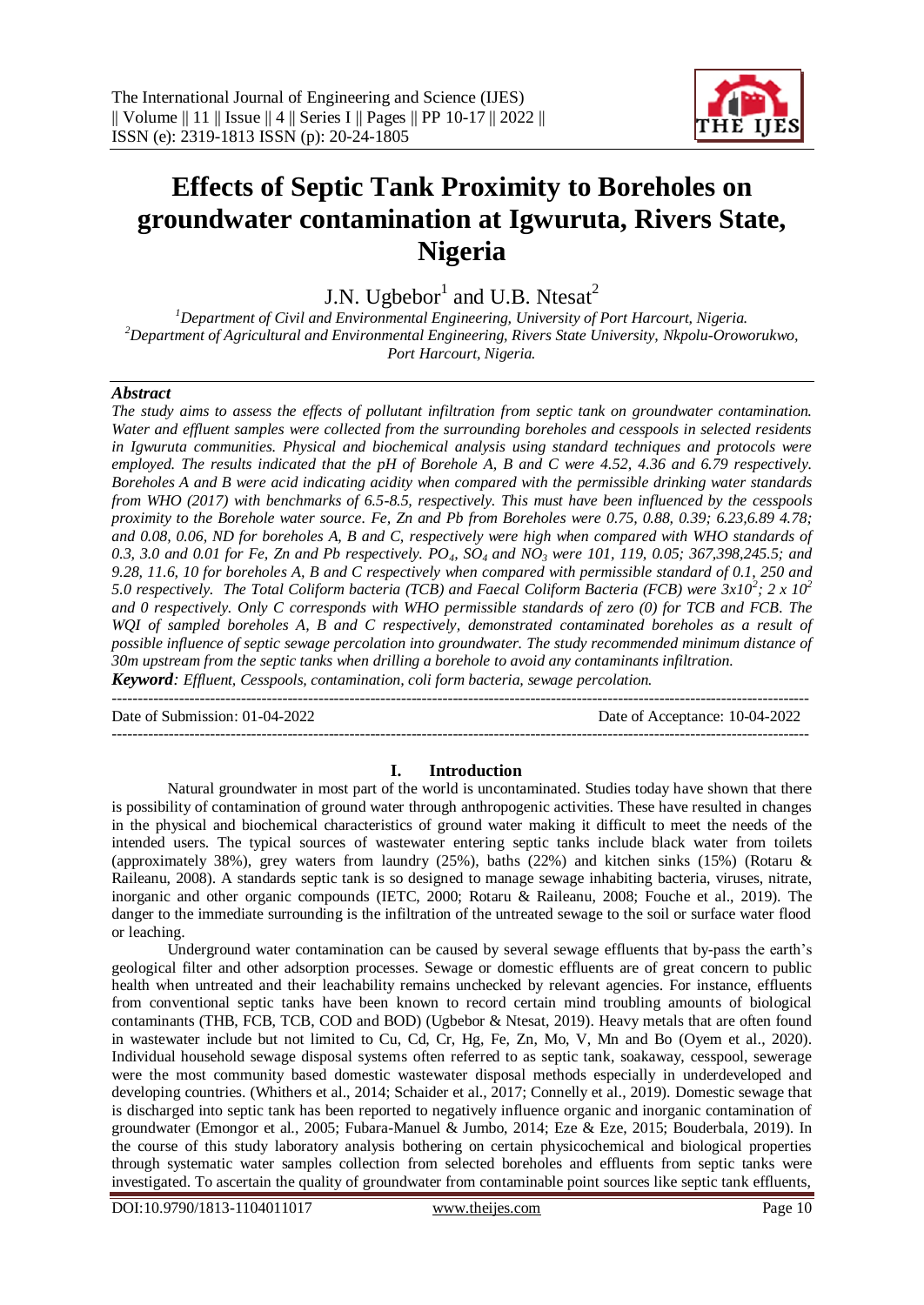water quality assessment was carried out as a tool for the monitoring of the composite water parameters along with other standard variations. Results from this study will be used to corroborate the water quality classification as per weighted arithmetic water quality index as indicate in Table 1.

| <b>WOI</b> values | Rating of water quality  | <b>Borehole</b> | <b>WOI</b> values | Grade |
|-------------------|--------------------------|-----------------|-------------------|-------|
| $0 - 25$          | Excellent                |                 |                   | А     |
| 26-50             | Good                     |                 |                   | B     |
| 51-75             | Poor                     |                 |                   | C     |
| 76-100            | very poor                |                 | 2097778.          | D     |
| Above 100         | Not potable for drinking | A.B & C         | 2437768&2268070   | Ε     |

**Table 1**: Water quality classification as per weighted arithmetic water quality index

# **1.1 Study Area**

The study area (see Figure1) covered the three existing borehole waters and their surrounding effluents from the septic tanks at Igwuruta communities in Ikwerre Local Government Area, River State, Nigeria. The study area has a varying estimated water table depth (WTD) of 30-35m as already determined with a water level meter by Ugbebor and Ntesat (2019). Although following several researches, it has been established that water table elevations fluctuate during the wet and dry seasons (Bouderbala, 2019). Certain descriptions with respect to this location/site have been described in a recent work (Ugbebor & Ntesat, 2019b).



**Figure 1:** Map of Igwuruta and the sampling points with respect to their distances

# **II. Materials and Methods**

The water and wastewater samples were collected from three (3) selected boreholes

(that the sump pump was allowed to run for 5 minutes before the water was collected directly from the pumping lines as against collecting from the overhead tanks) and each cesspools closer to the boreholes at (6m, 5.4m and 35m) wells were sampled during dry season (December, 2021). The water and wastewater samples were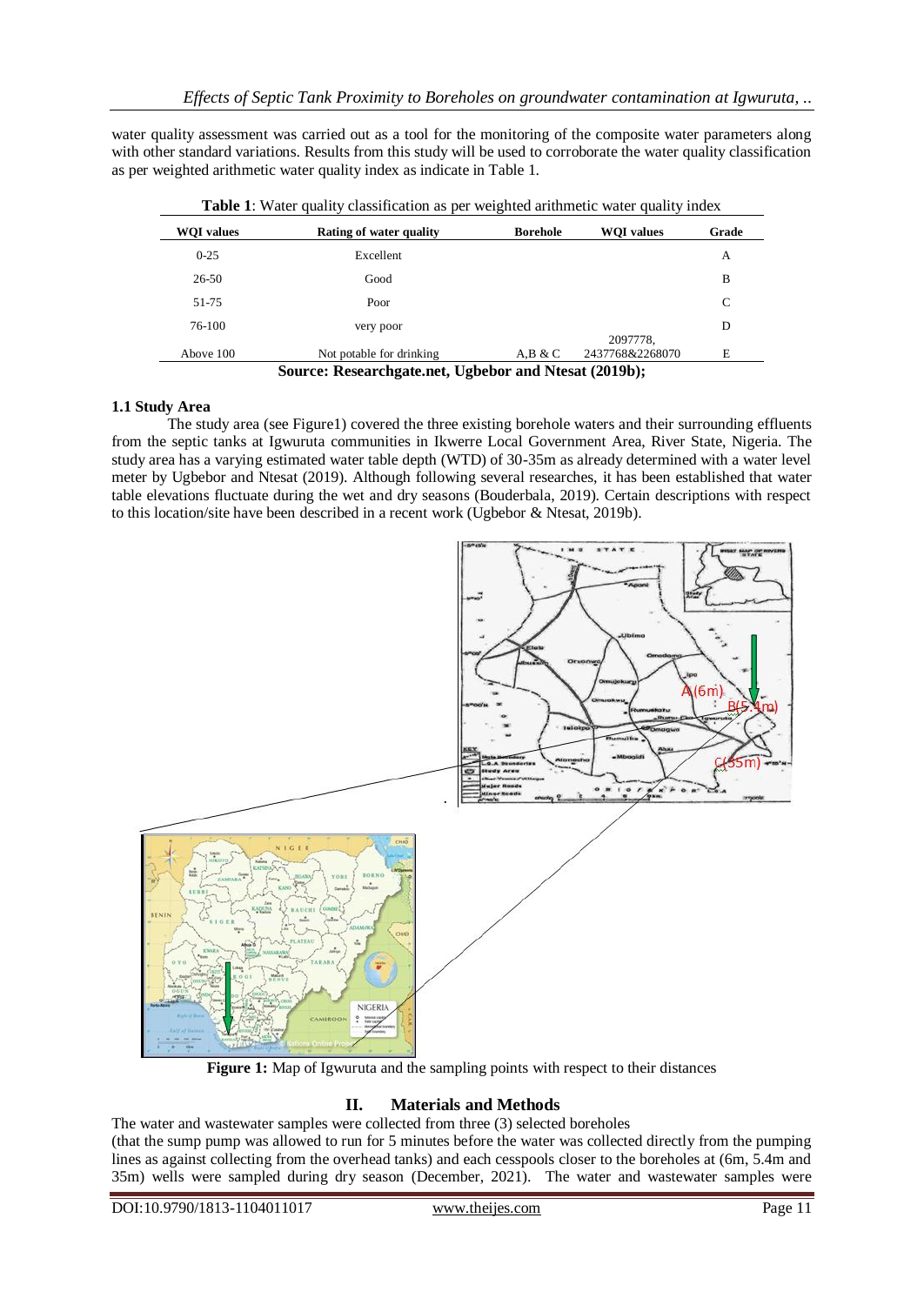collected from selected boreholes and wastewater cesspools (see Fig. 1). The samples were collected with sample bottles and stored in chest-cooler and transported for laboratory analysis after *insitu* characterization of pH. Sample collection followed standard protocols of two different samples from individual wells; one set sample properly labeled for physicochemical analyses while the other sample for microbiological characterization. The concentrations of specific physicochemical and microbiological properties (pH, EC, DO, BOD, COD, Nitrate, THB, and Total hardness) from the water and wastewater samples were determined following standard protocols as recommended in HACH 8051 and APHA 3111B.

Taste, smell, colour and Odour were done using an electronic tongue (organoleptic analysis). Spread plate technique with Nutrient Agar was employed for THB while the most probable number (MPN) techniques using Mac-Conkey broth in tubes and incubating at  $37^{\circ}$ C for 24 hours was also employed for the evaluation of total coliform (TC) and faecal coliform (FC). These procedures were in line with the works of Ugbebor and Ntesat (2019b) and in accordance to standard protocols.

#### 2.1 Water Quality Index

In order to evaluate the true nature of individual sampling borehole water, the water quality index was determined. This was expressed using the water quality rating as per weighted arithmetic water quality index as stated in the works of Ugbebor and Ntesat (2019b) and the results of Nwaogazie et al. (2018) using equations 1- 3:

$$
WQI = \sum \frac{WiQi}{Wi} \tag{1}
$$

Where; WQI= water quality index; Wi is the unit weight for each water quality parameter, Qi is the quality Where; rating scale for each parameter and was estimated using the equation below:

$$
Qi = \left(\frac{Ci - Co}{Si - Co}\right) \times 100
$$
  

$$
Wi = \frac{1}{Si}
$$

Where: Ci=Cai and Cbi represents the concentration of the nth parameter in the analyzed borehole water. Co represents the ideal model value of analyzed water parameter of the control borehole water from a close oil and gas company facility (1500m) away from the septic tank site. Si represents the allowable standard value of nth parameter in line with WHO (2017) water quality standards.

# **III. Results**

Table 2: Physical and Biochemical Analysis of Borehole water and Septic tanks wastes along their distances

|                                        |              |              | <b>Borehole A</b> | <b>Borehole B</b> | <b>Borehole C</b> |                 |  |  |  |  |  |
|----------------------------------------|--------------|--------------|-------------------|-------------------|-------------------|-----------------|--|--|--|--|--|
| Parameter                              | Sludge       | Wastewater   | (6m)              | (5.4m)            | (35m)             | <b>WHO 2017</b> |  |  |  |  |  |
| pH                                     | 7.06         | 7.13         | 4.52              | 4.36              | 6.89              | $6.5 - 8.5$     |  |  |  |  |  |
| $EC$ ( $\mu$ s/Cm)                     | 3277.2       | 3896         | 1390              | 1367              | 1056              | 1000            |  |  |  |  |  |
| DO(mg/l)                               | 2.9          | 2.1          | 4.51              | 4.62              | 4.18              | $2 - 5$         |  |  |  |  |  |
| $BOD$ (mg/l)                           | 255.5        | 145.5        | 3.4               | 2.44              | 2.78              | $\overline{4}$  |  |  |  |  |  |
| $COD$ (mg/l)                           | 896          | 32           | 14                | 16                | 9.45              | NA              |  |  |  |  |  |
| $PO4$ (mg/l)                           | 396          | 289          | 101               | 119               | 0.05              | 0.1             |  |  |  |  |  |
| $SO_4$ (mg/l)                          | 585          | 478          | 367               | 398               | 245.2             | 250             |  |  |  |  |  |
| NO <sub>3</sub> (mg/l)                 | 14.5         | 4.44         | 9.28              | 11.6              | 10                | 50              |  |  |  |  |  |
| $Pb$ (mg/l)                            | 3.56         | 2.98         | 0.08              | 0.06              | ND                | 0.01            |  |  |  |  |  |
| $Cr$ (mg/l)                            | 0.31         | 0.46         | 0.01              | 0.02              | 0.01              | 0.05            |  |  |  |  |  |
| Cu (mg/l)                              | 1.1          | 0.67         | 0.96              | 0.78              | 0.01              | 2.0             |  |  |  |  |  |
| Fe $(mg/l)$                            | 6.89         | 3.56         | 0.75              | 0.88              | 0.39              | 0.3             |  |  |  |  |  |
| $\text{Zn} \left( \text{mg/l} \right)$ | 15.46        | 13.57        | 6.23              | 6.89              | 4.78              | 3.0             |  |  |  |  |  |
| THB (cfu/ml)                           | $3.5x10^{6}$ | $9.9x10^4$   | $4.0x10^2$        | $2.0x10^2$        | 42                | 100             |  |  |  |  |  |
| TCB (MPN/100ml)                        | $5.2x10^{6}$ | $3.2x10^5$   | $3.0x10^2$        | $2.0x10^2$        | $\Omega$          | $\mathbf{0}$    |  |  |  |  |  |
| FCB (MPN/100ml)                        | $5.0x10^4$   | $4.8x10^{4}$ | $1.5x10^2$        | $1.67x10^2$       | $\mathbf{0}$      | $\theta$        |  |  |  |  |  |
| Odour                                  | yes          | yes          | clear             | clear             | clear             | clear           |  |  |  |  |  |
| Taste                                  |              |              | Nil               | Nil               | Nil               | Inoffensive     |  |  |  |  |  |
| Temperature °C                         | 35.6         | 32.1         | 27.3              | 27.6              | 25.5              | 25              |  |  |  |  |  |

ND-not detected, NA-not available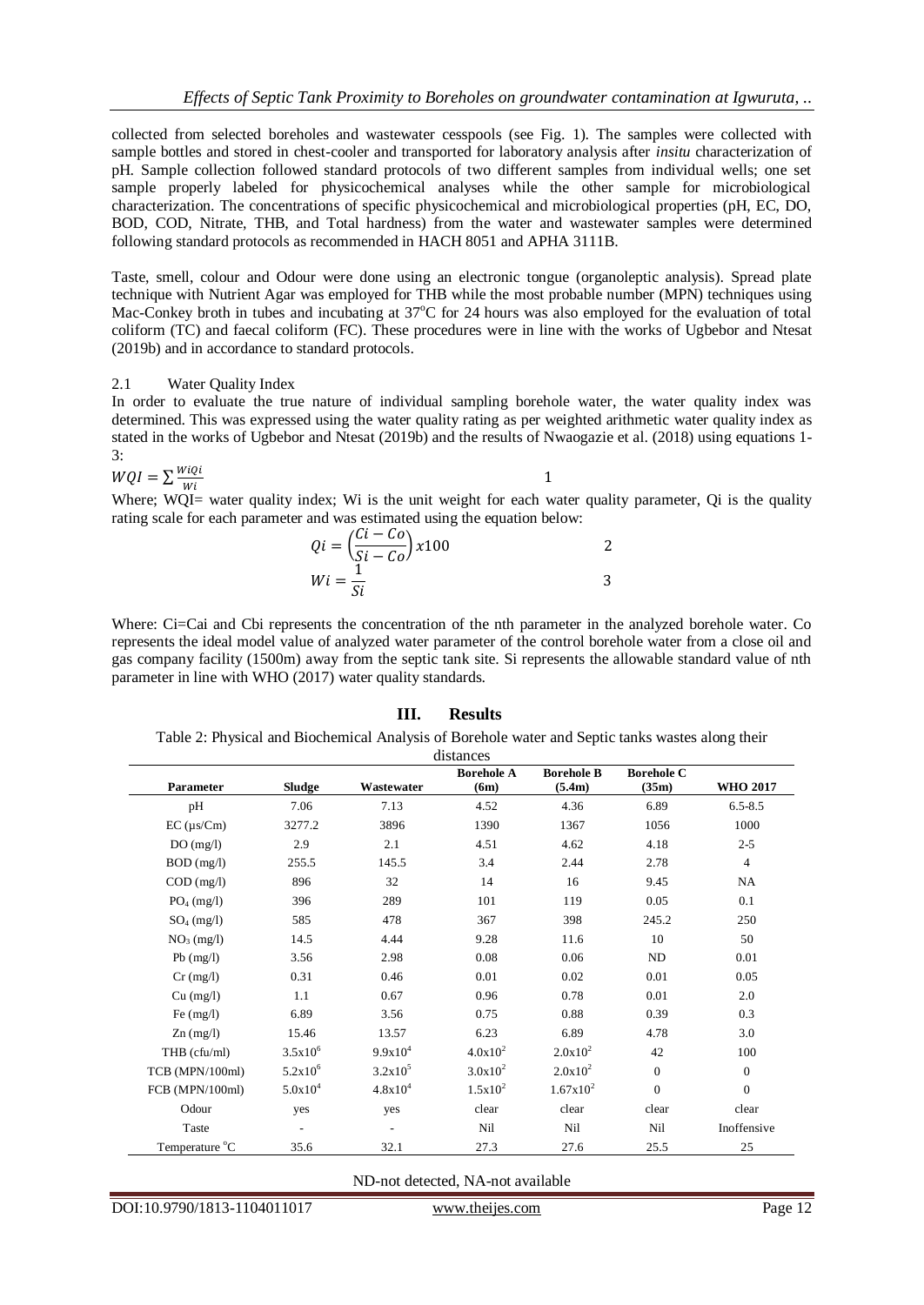The results of the study sludge, wastewater, and boreholes were presented in the Table 1 and compared with WHO (2017) permissible benchmarks. The Figures 1-3 and Tables 2, 3 and 4 were used to indicate the graphical representation of the results, Pearson's correlation coefficient and the water quality index of the borehole water.





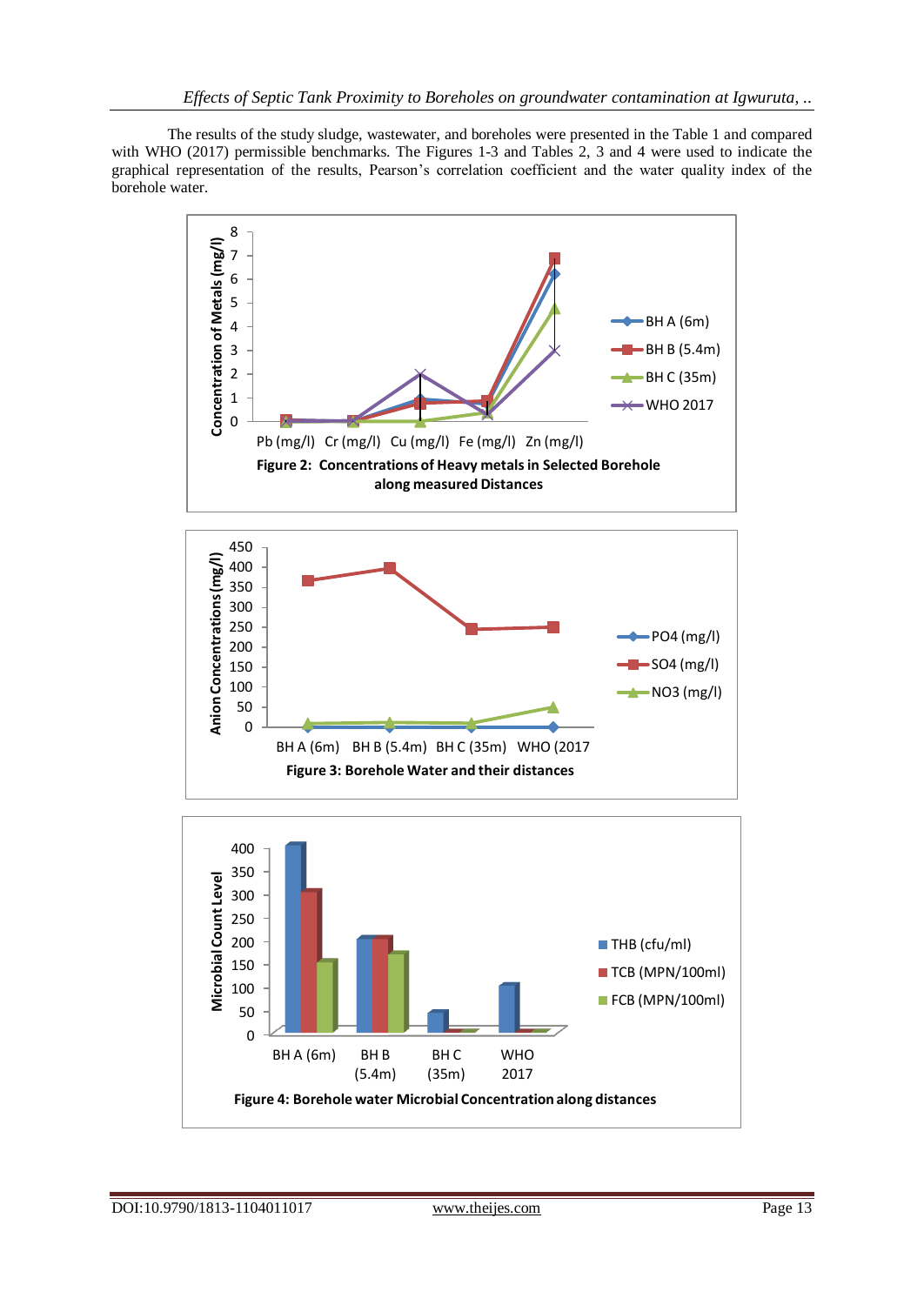| <b>Parameters</b>   | <b>BHA</b> | <b>BHC</b>       | Si               | $W_i = \frac{1}{S_i}$ | Table 3: Summary of computed WQI values for Sampling Location A<br>$\mathcal{L}_{o}$<br>x100<br>$Q_i =$ | $W_iQ_i$     |
|---------------------|------------|------------------|------------------|-----------------------|---------------------------------------------------------------------------------------------------------|--------------|
| pH                  | 4.52       | 6.89             | 6.5              | 0.15                  | 607.69                                                                                                  | 91.15        |
| $EC$ ( $\mu s/Cm$ ) | 1390       | 1056             | 1000             | 0.001                 | $-596.43$                                                                                               | $-0.6$       |
| DO(mg/l)            | 4.51       | 4.18             | 5                | 0.2                   | 40.24                                                                                                   | 8.05         |
| $BOD$ (mg/l)        | 3.4        | 2.78             | $\overline{4}$   | 0.25                  | 51                                                                                                      | 12.75        |
| $COD$ (mg/l)        | 14         | 9.45             | $\boldsymbol{0}$ | $\mathbf{0}$          | $-48.15$                                                                                                | $\mathbf{0}$ |
| $PO4$ (mg/l)        | 101        | 0.05             | 0.1              | 10                    | 201,900                                                                                                 | 2,019,000    |
| $SO_4$ (mg/l)       | 367        | 245.2            | 250              | 0.004                 | 2,537.50                                                                                                | 10.15        |
| $NO3$ (mg/l)        | 9.28       | 10               | 50               | 0.02                  | $-1.8$                                                                                                  | $-0.04$      |
| $Pb$ (mg/l)         | 0.08       | $\boldsymbol{0}$ | 0.01             | 100                   | 800                                                                                                     | 80,000       |
| $Cr$ (mg/l)         | 0.01       | 0.01             | 0.05             | 20                    | $\boldsymbol{0}$                                                                                        | $\mathbf{0}$ |
| $Cu$ (mg/l)         | 0.96       | 0.01             | $\overline{c}$   | 0.5                   | 47.74                                                                                                   | 23.87        |
| Fe $(mg/l)$         | 0.75       | 0.39             | 0.3              | 3.33                  | $-400$                                                                                                  | $-1332$      |
| $Zn$ (mg/l)         | 6.23       | 4.78             | 3                | 0.33                  | $-81.46$                                                                                                | $-26.88$     |
| THB (cfu/ml)        | 400        | 42               | 100              | 0.01                  | 617.24                                                                                                  | 6.17         |
| TCB (MPN/100ml)     | 300        | $\mathbf{0}$     | $\mathbf{0}$     | $\boldsymbol{0}$      | $\boldsymbol{0}$                                                                                        | $\mathbf{0}$ |
| FCB (MPN/100ml)     | 150        | $\boldsymbol{0}$ | $\mathbf{0}$     | $\mathbf{0}$          | $\boldsymbol{0}$                                                                                        | $\mathbf{0}$ |
| Temperature °C      | 27.3       | 25.5             | 25               | 0.04                  | $-360$                                                                                                  | $-14.4$      |
| <b>Total</b>        |            |                  |                  | 134.835               |                                                                                                         | 2097778      |

*Effects of Septic Tank Proximity to Boreholes on groundwater contamination at Igwuruta, ..*

Table 4: Summary of computed WQI values for Sampling Location B

| <b>Parameters</b> | <b>BHB</b> | <b>BHC</b>   | Si             | 1<br>$W_i = \frac{\overline{S_i}}{S_i}$ | $\mathcal{C}_o$<br>x100<br>$Q_i =$ | $W_i Q_i$    |
|-------------------|------------|--------------|----------------|-----------------------------------------|------------------------------------|--------------|
| pH                | 4.36       | 6.89         | 6.5            | 0.15                                    | 648.72                             | 97.31        |
| $EC (\mu s/Cm)$   | 1367       | 1056         | 1000           | 0.001                                   | 555.36                             | 0.56         |
| DO(mg/l)          | 4.62       | 4.18         | 5              | 0.2                                     | 53.66                              | 10.73        |
| $BOD$ (mg/l)      | 2.44       | 2.78         | $\overline{4}$ | 0.25                                    | $-27.87$                           | $-6.97$      |
| COD (mg/l)        | 16         | 9.45         | $\mathbf{0}$   | $\mathbf{0}$                            | $-69.31$                           | $\theta$     |
| $PO4$ (mg/l)      | 119        | 0.05         | 0.1            | 10                                      | 237,900                            | 2,379,000    |
| $SO_4$ (mg/l)     | 398        | 245.2        | 250            | 0.004                                   | 3,183.33                           | 12.73        |
| $NO3$ (mg/l)      | 11.6       | 10           | 50             | 0.02                                    | $\overline{4}$                     | 0.08         |
| $Pb$ (mg/l)       | 0.06       | $\Omega$     | 0.01           | 100                                     | 600                                | 60,000       |
| $Cr$ (mg/l)       | 0.02       | 0.01         | 0.05           | 20                                      | 25                                 | 500          |
| Cu (mg/l)         | 0.78       | 0.01         | 2              | 0.5                                     | 38.69                              | 19.35        |
| Fe $(mg/l)$       | 0.88       | 0.39         | 0.3            | 3.33                                    | $-544.4$                           | $-1812.86$   |
| $Zn$ (mg/l)       | 6.89       | 4.78         | 3              | 0.33                                    | $-118.54$                          | $-39.19$     |
| THB $(cfu/ml)$    | 200        | 42           | 100            | 0.01                                    | 272.41                             | 2.72         |
| TCB (MPN/100ml)   | 200        | $\mathbf{0}$ | $\mathbf{0}$   | $\mathbf{0}$                            | $\mathbf{0}$                       | $\mathbf{0}$ |
| FCB (MPN/100ml)   | 167        | $\mathbf{0}$ | $\mathbf{0}$   | $\mathbf{0}$                            | $\boldsymbol{0}$                   | $\mathbf{0}$ |
| Temperature °C    | 27.6       | 25.5         | 25             | 0.04                                    | $-420$                             | $-16.8$      |
| <b>Total</b>      |            |              |                | 134.835                                 |                                    | 2437768      |

|                        | <b>Table 5:</b> Summary of computed WQI values for Sampling Location C |            |      |       |                                              |          |  |  |  |  |  |  |  |
|------------------------|------------------------------------------------------------------------|------------|------|-------|----------------------------------------------|----------|--|--|--|--|--|--|--|
| <b>Parameters</b>      | Ci=BHA+BHB                                                             | <b>BHC</b> | Si   |       | $\mathbf{u}_n$<br>x100<br>$\boldsymbol{v}$ = | $W_iO_i$ |  |  |  |  |  |  |  |
| pH                     | 4.44                                                                   | 6.89       | 6.5  | 0.15  | 628.21                                       | 94.23    |  |  |  |  |  |  |  |
| $EC$ ( $\mu$ s/ $C$ m) | 1378.5                                                                 | 1056       | 1000 | 0.001 | $-575.89$                                    | $-0.58$  |  |  |  |  |  |  |  |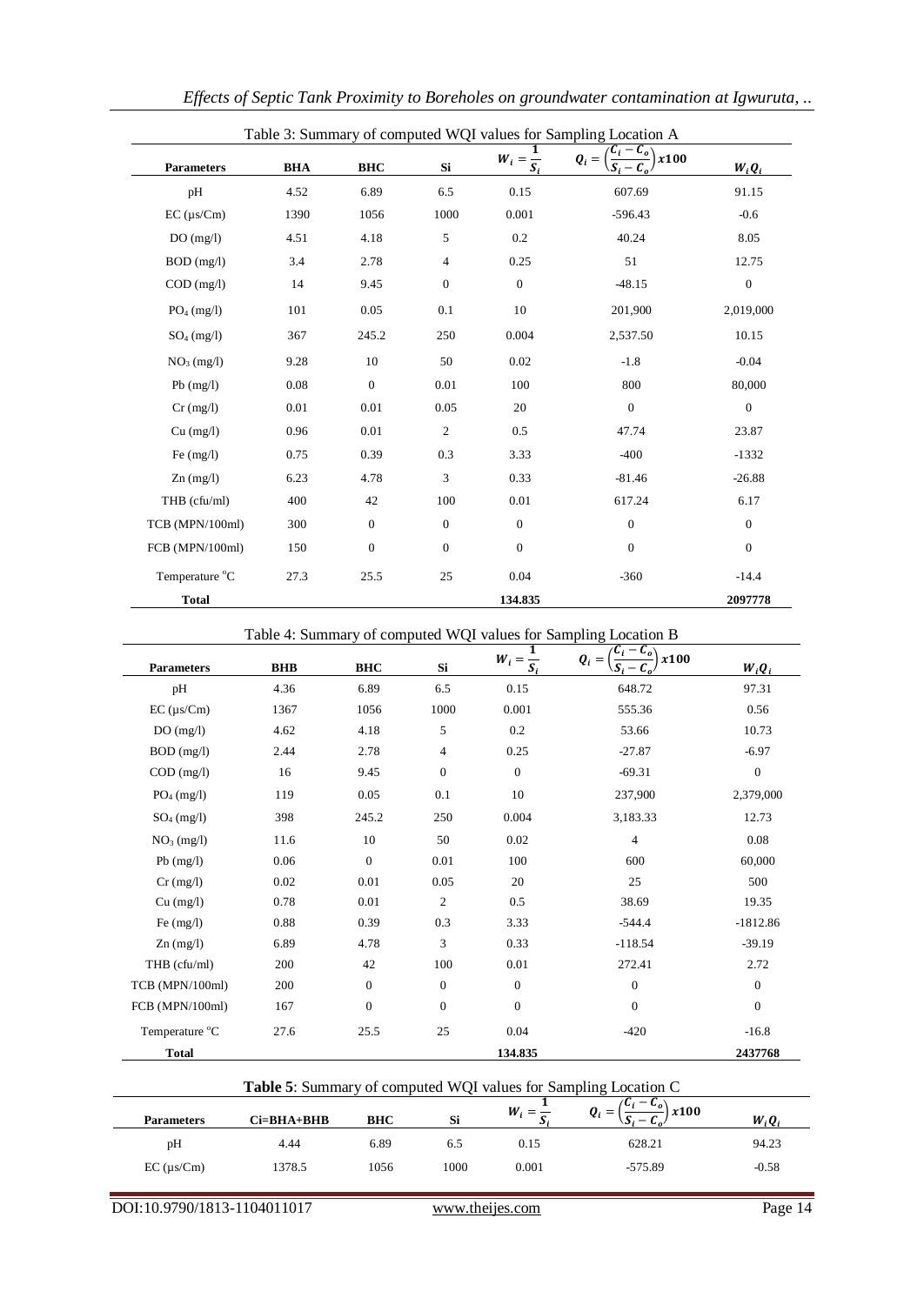| DO(mg/l)        | 4.57  | 4.18             | 5                | 0.2              | 47.56            | 9.51             |
|-----------------|-------|------------------|------------------|------------------|------------------|------------------|
| $BOD$ (mg/l)    | 2.92  | 2.78             | $\overline{4}$   | 0.25             | 11.48            | 2.87             |
| $COD$ (mg/l)    | 15    | 9.45             | $\boldsymbol{0}$ | $\theta$         | $-58.73$         | $\boldsymbol{0}$ |
| $PO4$ (mg/l)    | 110   | 0.05             | 0.1              | 10               | 219,900          | 2,199,000        |
| $SO_4$ (mg/l)   | 382.5 | 245.2            | 250              | 0.004            | 2860.42          | 11.44            |
| $NO3$ (mg/l)    | 10.44 | 10               | 50               | 0.02             | 1.1              | 0.022            |
| $Pb$ (mg/l)     | 0.07  | $\boldsymbol{0}$ | 0.01             | 100              | 700              | 70,000           |
| $Cr$ (mg/l)     | 0.02  | 0.01             | 0.05             | 20               | 25               | 500              |
| Cu (mg/l)       | 0.87  | 0.01             | $\mathfrak{2}$   | 0.5              | 43.22            | 21.61            |
| Fe $(mg/l)$     | 0.82  | 0.39             | 0.3              | 3.33             | $-477.78$        | $-1591.01$       |
| $Zn$ (mg/l)     | 6.56  | 4.78             | 3                | 0.33             | $-100$           | 33               |
| THB (cfu/ml)    | 300   | 42               | 100              | 0.01             | 444.83           | 4.45             |
| TCB (MPN/100ml) | 250   | $\boldsymbol{0}$ | $\boldsymbol{0}$ | $\boldsymbol{0}$ | $\boldsymbol{0}$ | $\boldsymbol{0}$ |
| FCB (MPN/100ml) | 158.5 | $\boldsymbol{0}$ | $\boldsymbol{0}$ | $\mathbf{0}$     | $\mathbf{0}$     | $\boldsymbol{0}$ |
| Temperature °C  | 27.45 | 25.5             | 25               | 0.04             | $-390$           | $-15.6$          |
| <b>Total</b>    |       |                  |                  | 134.835          |                  | 2268070          |
|                 |       |                  |                  |                  |                  |                  |

**Table 6:** Pearson correlation coefficients among all parameters in selected boreholes

|                                | 1         | $\overline{2}$      | 3                 | 4                                                                               | 5           | 6                                                                | $\overline{7}$ | 8                   | 9         | 10 | 11   | 12 | 13 | 14 | 15 | 16 |      |
|--------------------------------|-----------|---------------------|-------------------|---------------------------------------------------------------------------------|-------------|------------------------------------------------------------------|----------------|---------------------|-----------|----|------|----|----|----|----|----|------|
| $1.$ pH                        | 1.00      |                     |                   |                                                                                 |             |                                                                  |                |                     |           |    |      |    |    |    |    |    |      |
| $2.EC$ ( $\mu s/Cm$ )          | 0.97<br>÷ | 1.00                |                   |                                                                                 |             |                                                                  |                |                     |           |    |      |    |    |    |    |    |      |
| $3.$ DO (mg/l)                 |           | $0.08$ $0.16$ 1.00  |                   |                                                                                 |             |                                                                  |                |                     |           |    |      |    |    |    |    |    |      |
| 4. BOD (mg/l)                  | 0.33      | 0.45 0.66           |                   | 1.00                                                                            |             |                                                                  |                |                     |           |    |      |    |    |    |    |    |      |
| $5$ . COD (mg/l)               |           | 0.77 0.88 0.56 0.78 |                   |                                                                                 | 1.00        |                                                                  |                |                     |           |    |      |    |    |    |    |    |      |
| $6. PO4$ (mg/l)                |           | 0.99 0.98 0.03 0.46 |                   |                                                                                 | 0.84 1.00   |                                                                  |                |                     |           |    |      |    |    |    |    |    |      |
| 7. SO4 (mg/l)                  |           | 0.99 0.97 0.00 0.46 |                   |                                                                                 | $0.83$ 1.00 |                                                                  | 1.00           |                     |           |    |      |    |    |    |    |    |      |
| 8. NO3 (mg/l)                  | 0.46      |                     | 0.66 0.84 0.79    |                                                                                 |             | 0.91 0.56                                                        | 0.53 1.00      |                     |           |    |      |    |    |    |    |    |      |
| $9.$ P <sub>k</sub> (mg/l)     |           |                     |                   | 0.97 0.96 0.04 0.19 0.73 0.94                                                   |             |                                                                  | 0.93 0.48      |                     | 1.00      |    |      |    |    |    |    |    |      |
| 10. $Cr$ (mg/l)                | 0.34      |                     | 0.56 0.90 0.68    |                                                                                 | $0.82$ 0.43 |                                                                  |                | 0.40 0.98 0.40 1.00 |           |    |      |    |    |    |    |    |      |
| 11. $Cu$ (mg/l)                | 0.02      |                     | $0.20 \quad 0.97$ |                                                                                 |             | 0.80 0.63 0.10 0.08 0.86                                         |                |                     | 0.03 0.88 |    | 1.00 |    |    |    |    |    |      |
| 12. Fe (mg/l)                  |           |                     |                   | 0.96 0.97 0.15 0.59 0.90 0.99 0.99 0.65 0.89 0.52 0.24 1.00                     |             |                                                                  |                |                     |           |    |      |    |    |    |    |    |      |
| 13. Zn $(mg/l)$<br>14. THB     |           |                     |                   | 0.84 0.93 0.43 0.74 0.99 0.91 0.90 0.85 0.79 0.74 0.52 0.95 1.00                |             |                                                                  |                |                     |           |    |      |    |    |    |    |    |      |
| (cfu/ml)                       | 0.83      | 0.84                | 0.04              | 0.07                                                                            |             | 0.56 0.78 0.75 0.38 0.94 0.37 0.12 0.70 0.61 1.00                |                |                     |           |    |      |    |    |    |    |    |      |
| <b>15. TCB</b><br>(MPN/100ml)  |           | 0.94 0.97           | 0.08              | 0.22                                                                            |             | 0.77 0.92 0.91 0.56 0.99 0.50 0.07 0.88 0.82 0.95 1.00           |                |                     |           |    |      |    |    |    |    |    |      |
| <b>FCB</b><br>(MPN/100ml) 0.99 |           | 0.99                | 0.03              |                                                                                 |             | 0.44 0.84 1.00 1.00 0.56 0.95 0.44 0.10 0.98 0.90 0.80 0.94 1.00 |                |                     |           |    |      |    |    |    |    |    |      |
| 16. Temp. °C                   |           |                     |                   | 0.96 0.99 0.19 0.55 0.91 0.99 0.98 0.68 0.92 0.57 0.26 1.00 0.96 0.75 0.92 0.99 |             |                                                                  |                |                     |           |    |      |    |    |    |    |    | 1.00 |

#### **3.1 Discussion of Findings**

Table 1 shows that the pH of Borehole water A and B were slightly acidic with values of 4.52 (Borehole A) and 4.36 (Borehole B) which expressly negate the permissible drinking water standards from WHO (2017) with benchmarks of 6.5-8.5, respectively. This observable trend illustrated the acidic condition of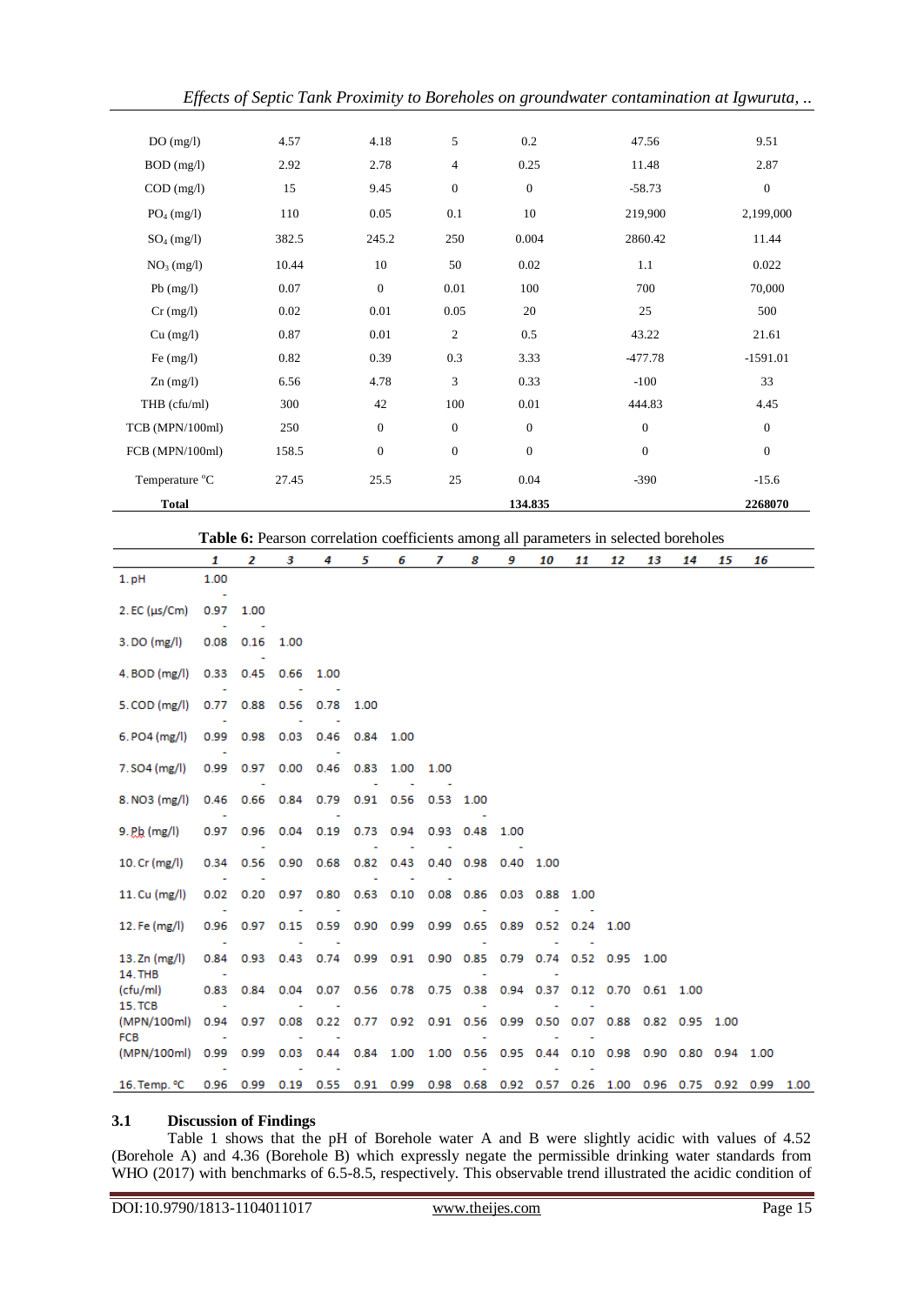the groundwater and possible influence of the cesspools proximity to the underground water sources by vertical transport of contaminants through the overburden soil. This account corroborated with the works of Ugbebor and Ntesat (2019) that worked and obtained similar result (5.81) in the study area though with closer proximity to a dumpsites. This low pH also confirms the work of Fubara-Manuel and Jumbo (2014) who established similar low pH of 4.4 in a similar research and stated that it may be as a result of high organic and inorganic matter.. However, borehole C which served as the control, recorded a balanced pH of 6.89 which meets the permissible benchmarks. The observation may be as a result of the nature of treatment carried out by the facility proponents on their borehole before being used for consumption.

Table 1 shows the ranges of EC in Borehole A (1390µs/Cm) and Borehole B (1367µs/Cm), which exceeded the permissible limits of (WHO, 2017) of 1000 µs/Cm allowable in drinking water. These recorded increased values may have been attributed to the geological weathering conditions and also the unaccounted human activities within and around the domestic facilities. Bouderbala (2019) recorded greater EC values (2627µs/Cm) around septic tank effluents on groundwater quality. According to the researchers, such high thresholds though generally not a health risk but can be a precursor to other physicochemical characteristics such as sulphate, phosphate, nitrate, etc. as higher amounts will lead to higher EC trends (https://sensorex.com). The temperature values of borehole water samples were higher than the permissible limits of the WHO (2017). The temperature of the selected borehole water samples ( $27.1^{\circ}$ C and  $27.6^{\circ}$ C for Borehole A and B) were slightly above the permissible limits of WHO (2017) of  $25^{\circ}$ C except for Borehole C (control) that recorded  $25.5^{\circ}$ C and maybe said to be within the safety zone for a permissible drinking water range. These temperature ranges were equivalent to Omowumi (2018) experiment which recorded  $26.2^{\circ}$ C and  $27.3^{\circ}$ C conducted on septic tanks effluent migration to groundwater. This increase in temperature may be responsible for the growth of heterotrophic bacteria counts like-wise the other microbiological activities. Findings from Pelczar et al. (2005) stated that temperature influence on any water body has the tendency to increase the rate of proliferation of microbial population.

Figure 2 shows borehole A (6m) and borehole B (5.4m) had Pb values of 0.08 and 0.06mg/l, respectively higher than the permissible limits of 0.01(mg/l). Meanwhile, there was no detection of Pb in borehole C (Control). Cu exhibited a unique value both in the septic tank and groundwater samples which may be attributed to the level of exposure of Cu to unsanitary activity and geological formations and this account corroborates the works of Kalagbor et al. (2019). Zn and Fe were relatively very high both in septic tank and groundwater levels which may be evidence of water contact with septic tank wastewater compositions (Zhang et al. 2019). It is relatively clear that the consequence from increased Zn and Fe may lead to goiter in adults, precipitation challenges, bad taste as recorded in Borehole B, blue baby syndrome and memory loss. Similar accounts were recorded in the works of Omowumi (2019) that recorded increase in the thresholds of Fe, Pb, Mn, Zn and Cr values as above the acceptable limits of standard agencies (WHO, 2017).

Figure 3 shows the concentrations of  $PO_4$ ,  $SO_4$  and  $NO_3$  and according to literature, the higher thresholds of orthophosphate, sulphate and other anions can result to health risks such as gastro-intestinal disorder. These higher anions observations may be an outcome of the influence from the intrusion from the septic tank contaminant percolations into groundwater. The study corroborates with the accounts from other researchers such as Chibuogwe and Eze (2015) and others who worked on the interference of septic tank contaminations.

Figure 4 shows that boreholes with closer distances from septic tanks have greater propensity to carry more microbial strains as seen in the amount of total coliform and faecal coliform bacteria counts with borehole A recording 300MPN/100ml and 150MPN/100ml; borehole B with 200MPN/100ml and 167MPN/100ml, respectively. This accounts corroborated with the works of Eze and Eze (2015) who investigated a similar septic tank influence on groundwater quality although miles away from Igwuruta and discovered high thresholds of total coliform bacteria counts and faecal coliform bacteria counts of 110-170MPN/100ml and 14- 42MPN/100ml, respectively for all borehole water samples in proximity of 3 to 26m. These thresholds were far away from the permissible limits of the WHO (2017) that established a zero tolerance levels for total and faecal coliform bacteria counts considering the health risk.. This presence and thresholds of bacteriological counts makes these boreholes unsafe for drinking water and also confirm the accounts of Bouderbala (2019) recorded 14-34MPN/100ml for total coliform and 10-24 MPN/100ml for feacal coliform on septic tank effluent on groundwater quality and therefore not safe for drinking purposes. Omowumi (2018) further exposed the trends of bacteriological contamination of groundwater given the results from borehole wells that recorded 290 and 170MPN/100ml of total coliform and faecal coliform respectively. The presence of faecal coliform in water bodies is an indication of faecal contamination and this may expose the population around such location to disease causing pathogens such as bacteria, viruses and parasites.

Table 3-6 show the computed water quality indices for each of the sampled locations. The implication of the analysis indicated that all the borehole water ater A, and B apart from C are suggested to be influenced by the proximity of septic tank intrusion. Therefore, from these indices it is obvious that the water quality from